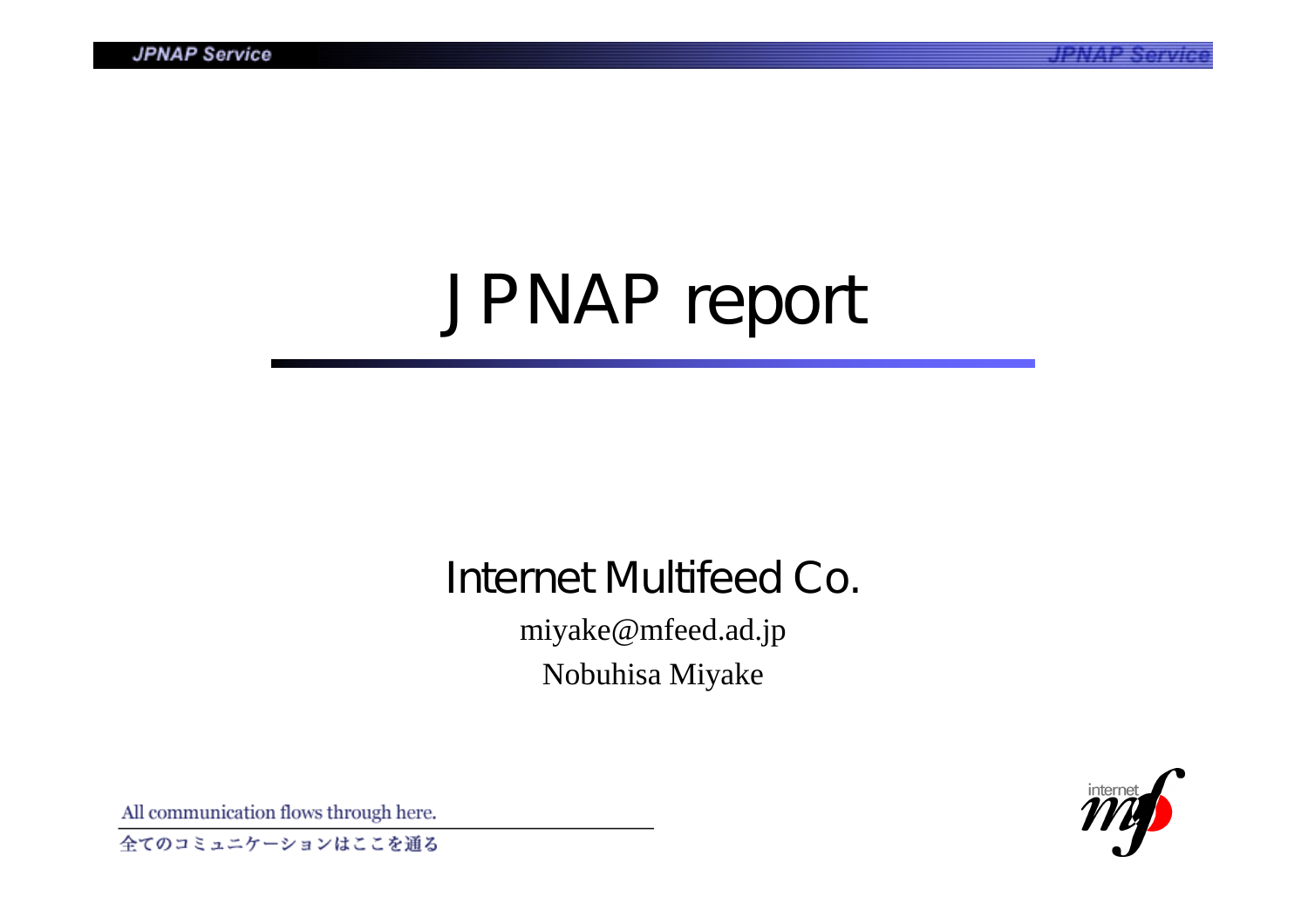#### **JPNAP Service**

### JPNAP service overview

- A commercial Internet Exchange service in JAPAN
- $\bullet$ **History** 
	- IPv4 IX trial service in Tokyo in Jan. 2001.
	- IPv4 IX in Tokyo in May 2001.
	- IPv4 IX in Osaka in Jan. 2002.
	- IPv6 IX in Tokyo in Jun. 2002, and
	- Adding 10G Ethernet interface option to JPNAP(Tokyo) in Jan. 2003.

All communication flows through here.

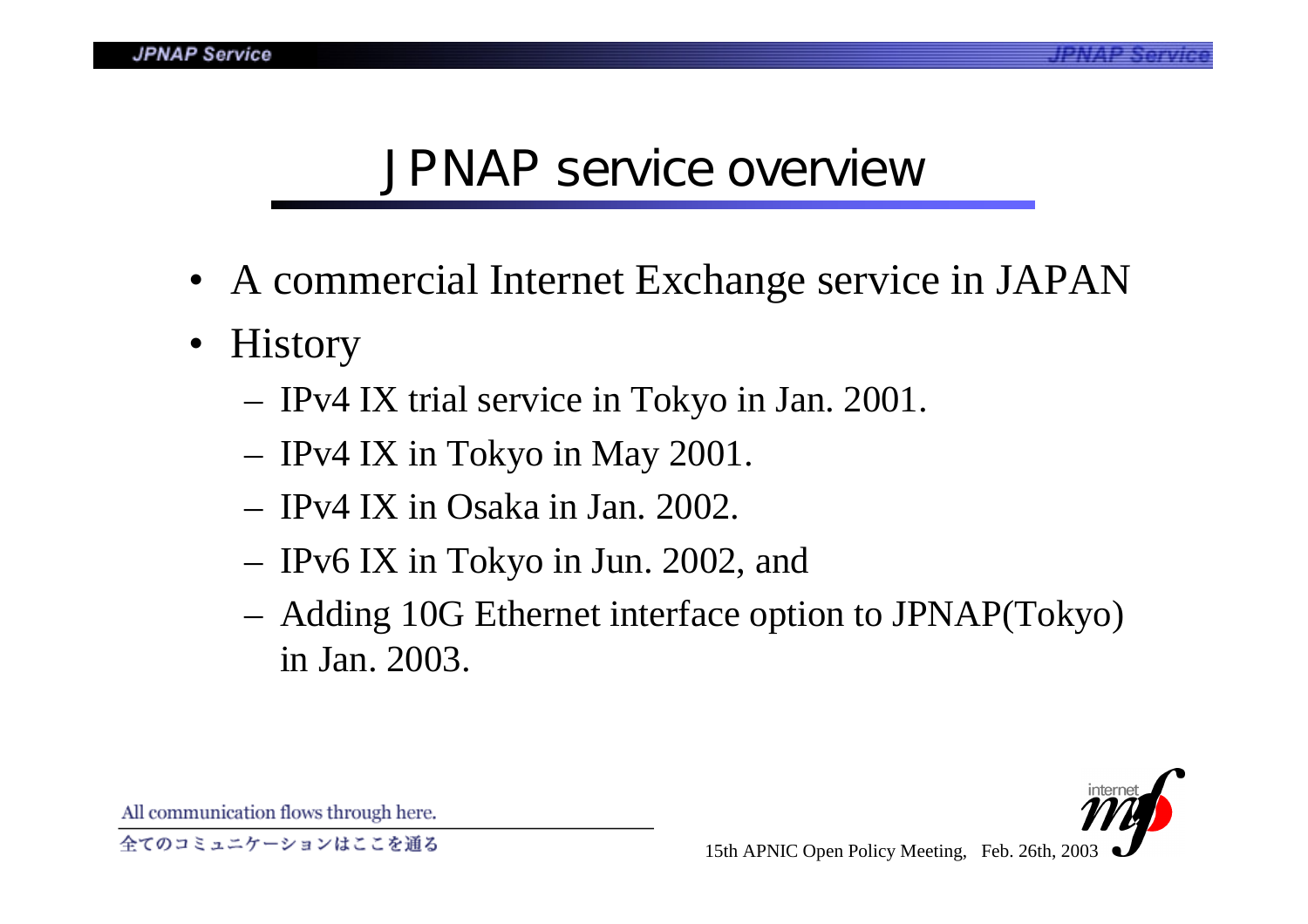### JPNAP service overview

- Distributed IX service
	- Interconnecting distributed two sites
	- Providing the same service at both sites

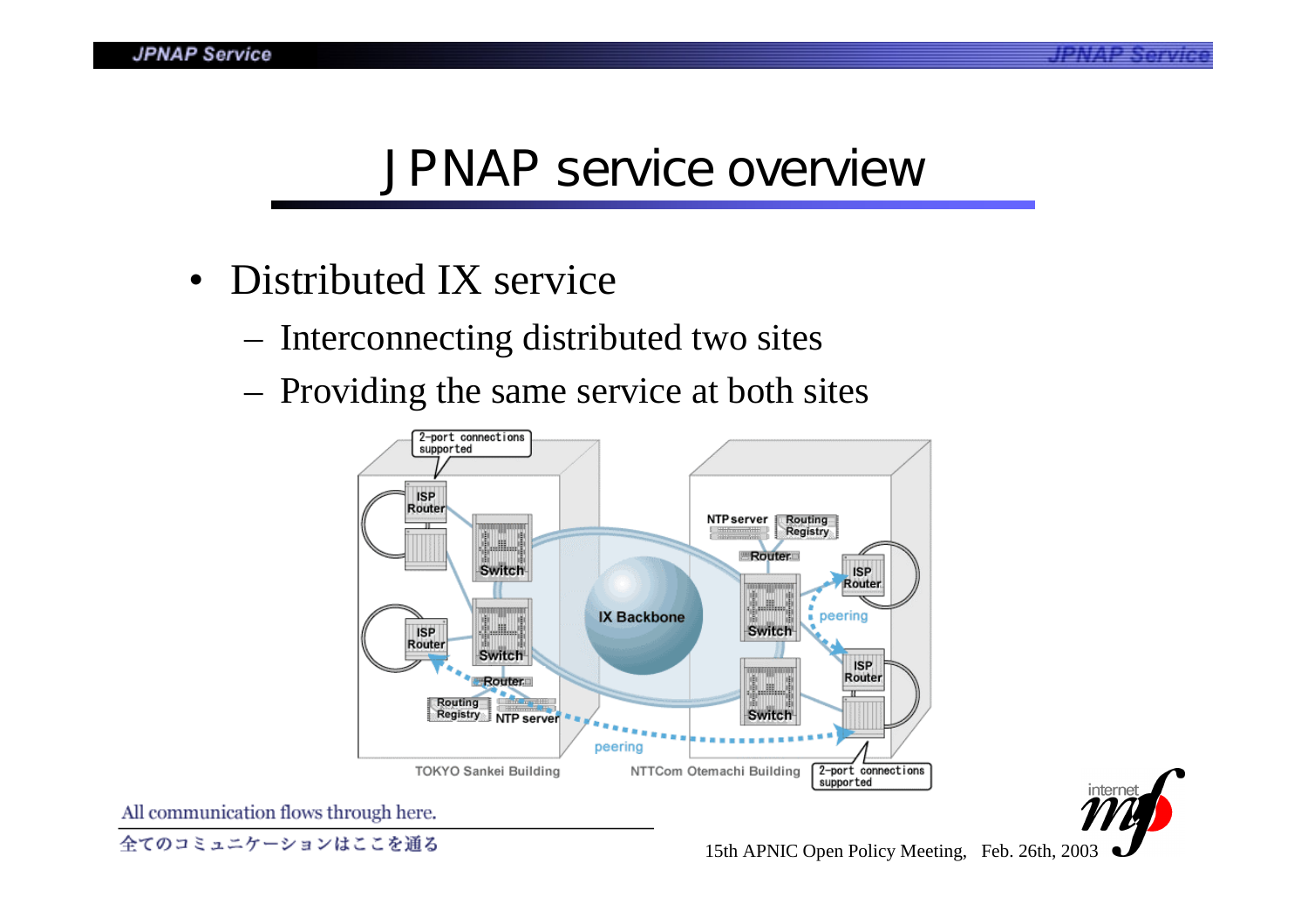# JPNAP (in Tokyo)

- Started commercial service in May 2001.
- •The traffic volume has been increased rapidly.
- •More than 1G per a month! (since 6 months ago)
- •Major ISPs send/receive more than 3G peak traffic.



Total traffic of JPNAP

All communication flows through here.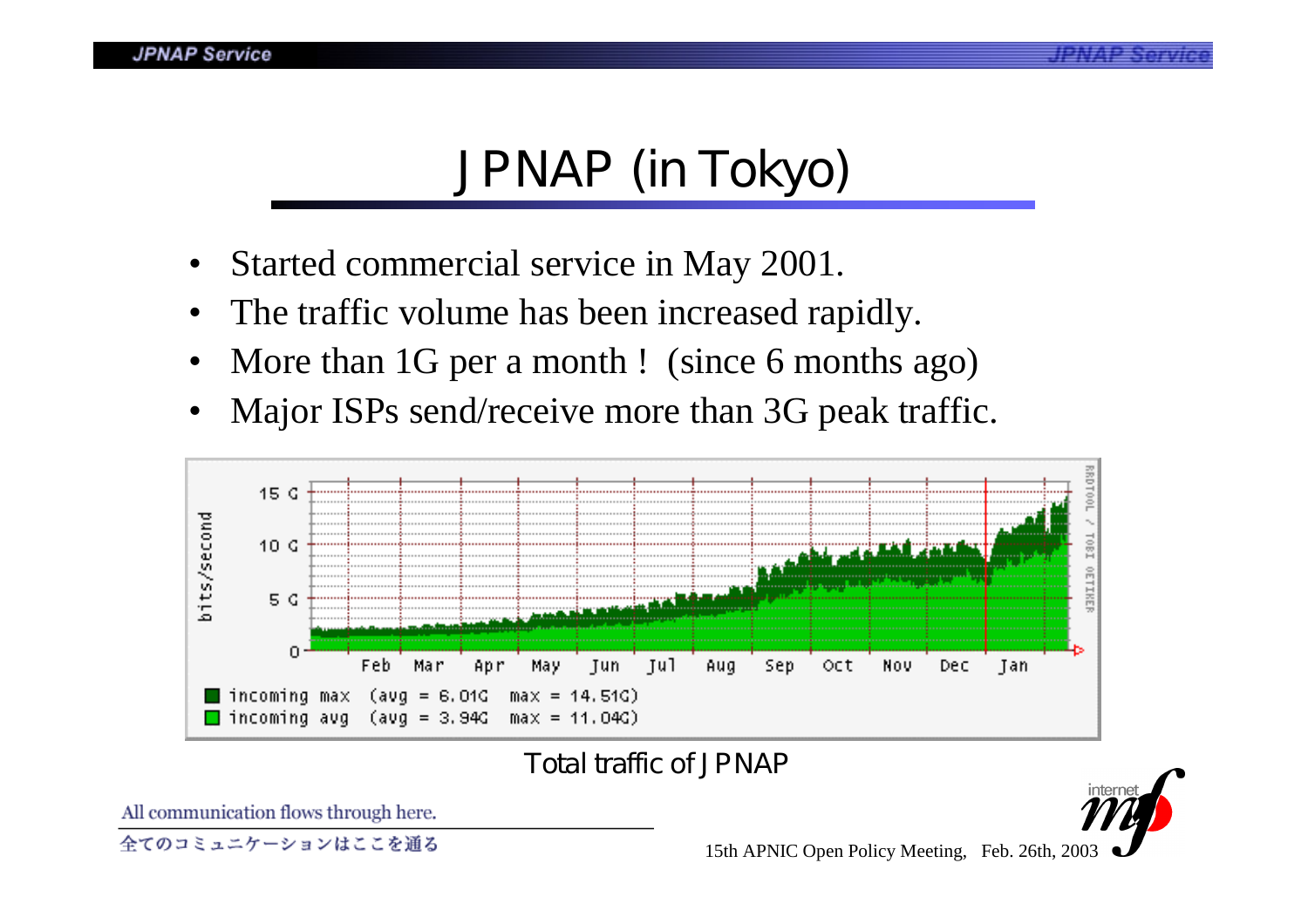### JPNAP Osaka

- •Started service in Jan 2002.
- •Redundancy in case of disaster in Tokyo area.
- •Hot-potato routing using JPNAP and JPNAP Qsaka.
- $\bullet$ The traffic volume has been increased rapidly.

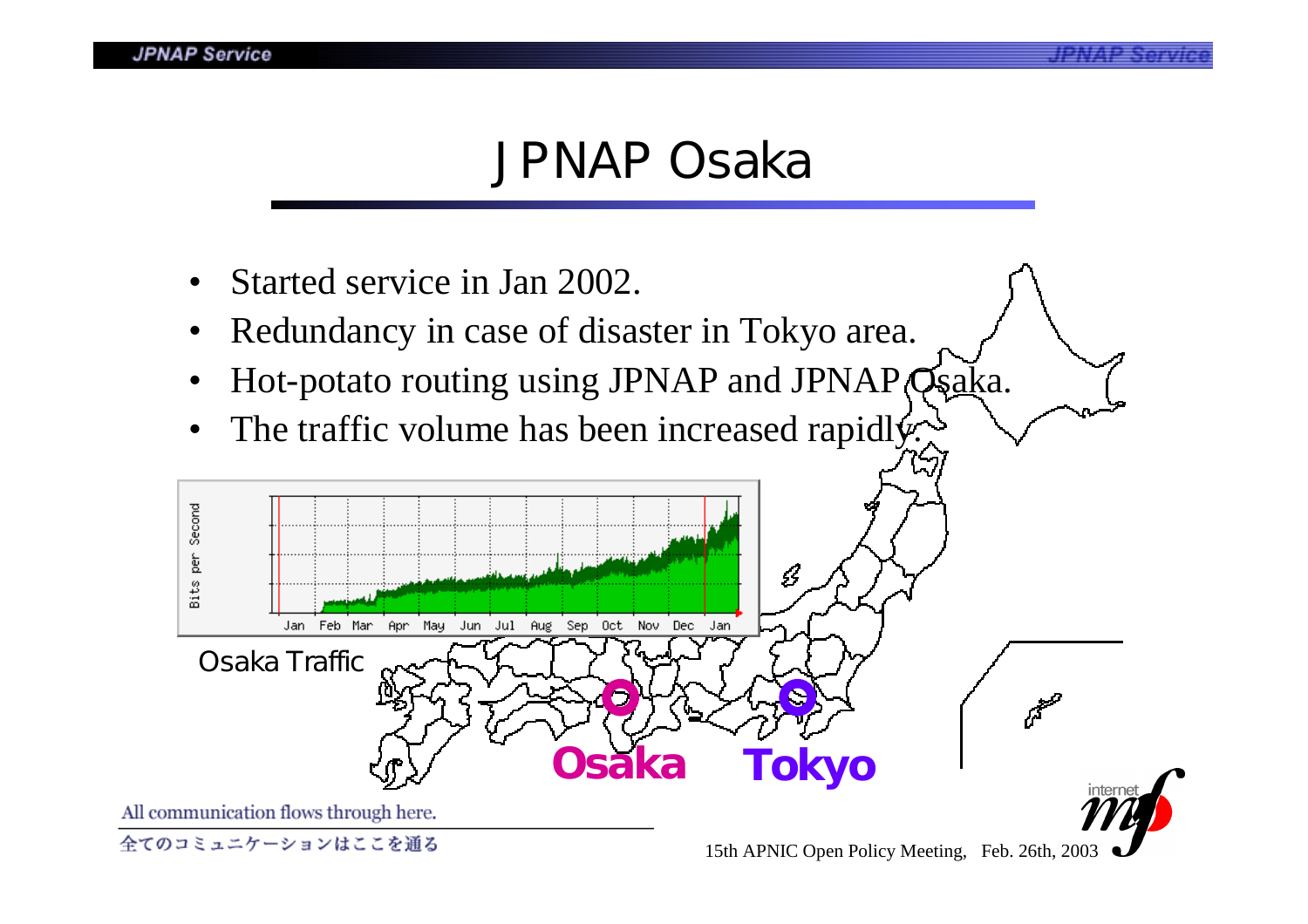## JPNAP6 (in Tokyo)

- IX service supporting IPv6
- Started service in Jun 2002
- The fabric is separated from IPv4 now.
- • Customers
	- OCN,NTT/VERIO
	- IIJ
	- DTI
	- BIGLOBE
	- MEX
	- XePhion/WAKWAK
	- InterVia/DreamNet

and more...<br>All communication flows through here.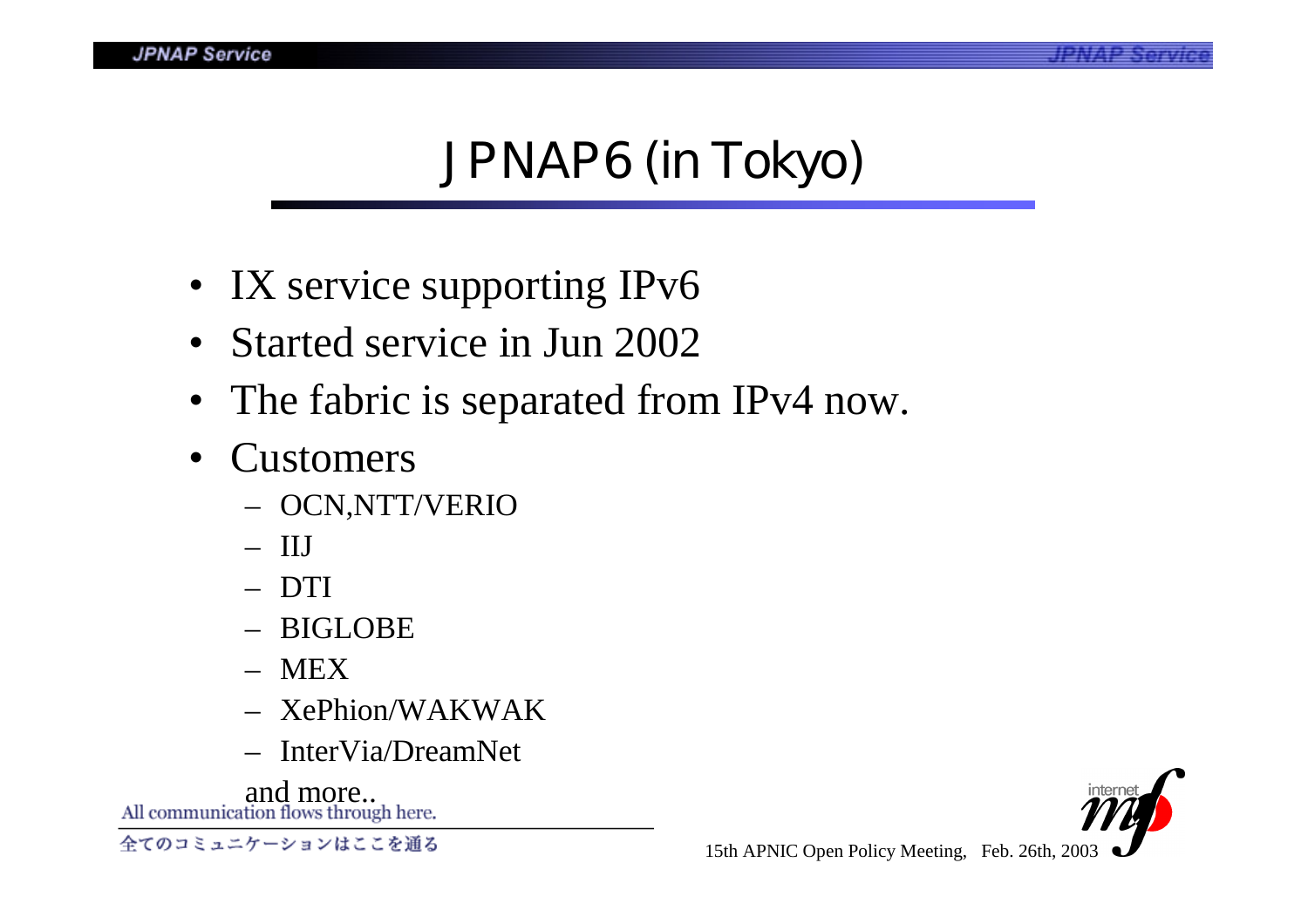# JPNAP 10G Service (in Tokyo)

- Interface: 10G Base-LR
- Useful for ISPs who are connected with JPNAP by more than 3 or 4 GbE ports because of reducing ISP's traffic management work.

All communication flows through here.